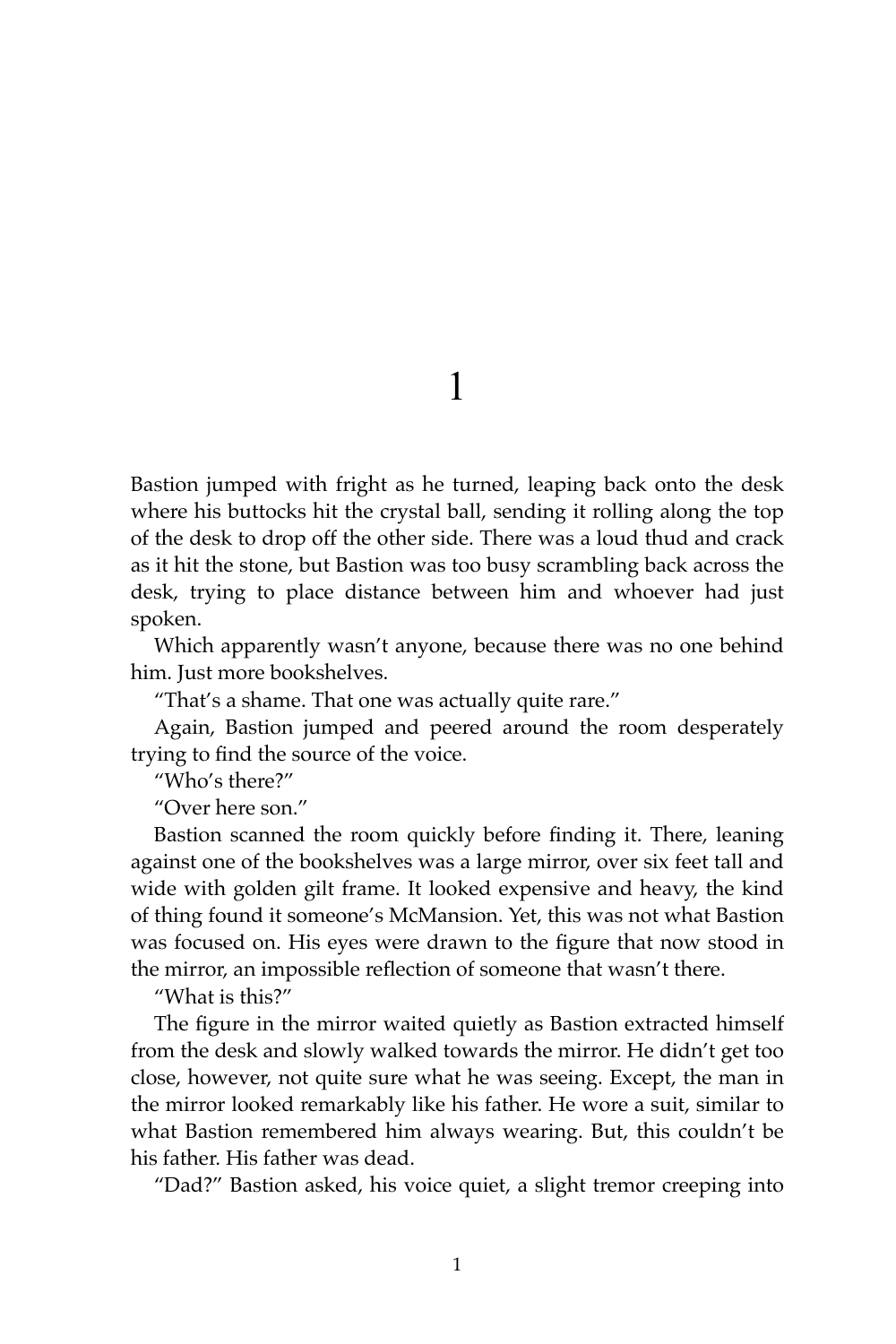his voice.

The reflected man smiled and nodded. "Yes Bastion. I'm really here."

Bastion took a short step closer and waved his hand in the space in front of the mirror, trying to detect any kind of trick. He could now see a faint reflection of himself through the man in the mirror. It was slightly unnerving to see the double-image of himself mixed with a man who wasn't there.

"How is this possible? How can you be there… here?"

"I know this will all be quite shocking son, but it's really me."

Bastion's heart was beating harder and he had to swallow down an unexpected lump in his throat.

"I don't understand what's going on here. Are you being projected from somewhere? Where are you?"

His father shook his head. "I am here son, but I'm not being projected or anything like that. At least not in the sense that you mean." His father paused for a second. "I'm dead son."

The words hung in the air for a moment between, an awful stated truth that, for a moment, Bastion had thought might not be true.

"You're dead."

"Yes."

"But, you're here."

His father smiled. "This is all going to sound quite unbelievable, I know. I wish I could have introduced you to all this in a much better way, but…" his father took a deep breath. "Yes, I am really dead. But, also yes, I am really here and talking to you."

"I don't get it. How?" Bastion took a step closer and peered at his father. His familiar hair that was parted in the exact same spot it was always parted. Same crinkle around his eyes. The same suit he would always wear.

Maybe someone was playing some kind of nasty trick and they were all waiting to jump out and laugh.

"The spell son. The words you read on the paper, along with the ring and you wearing it, initiated a spell I had been waiting for for many years. It brought me back. Well," he shrugged as he looked around at the mirror in which he stood, "almost back."

"Spell? What do you mean spell? This is seriously making no sense. Is this some kind of sick trick? Is someone watching this right now having a good laugh?" Bastion looked around to see if he could find any kind of camera or projector or something that would show this for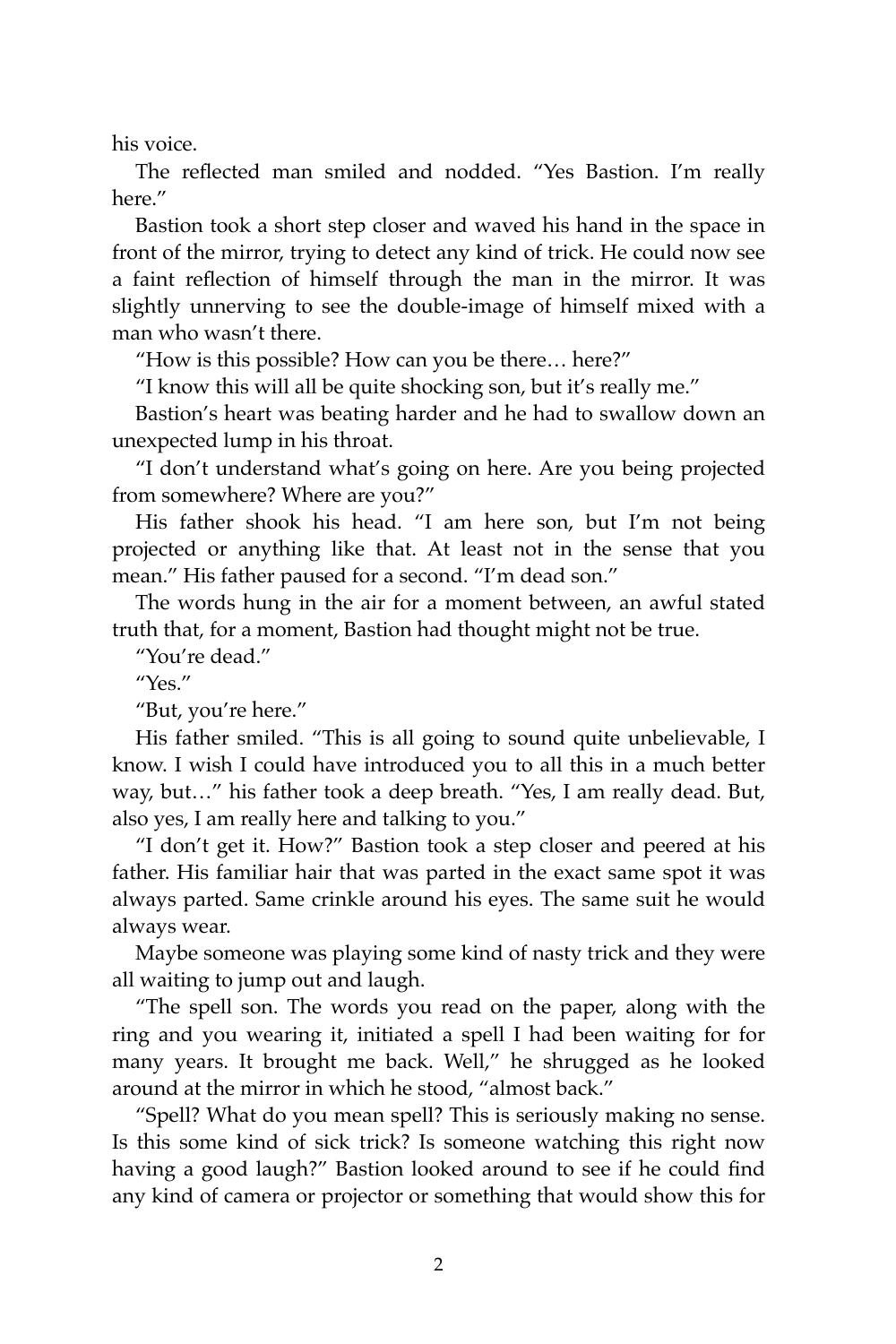the illusion that it was.

"Son, please, take a seat and I'll try and explain."

Bastion folded his arms and stared at the projection of his father.

His father gave a sad smile. "Okay. This is harder than I thought. I'm what you might think of as a wizard, or something like that. It's not exactly right, but it's probably the easiest thing to describe right now."

"A wizard."

"Someone who practices a type of magic. And before I was-, before I died I prepared a spell that would bring me back from where I was so that I could communicate with you and try guide you through what's happening. Looking at you know, I realise things took longer than expected. Given that you are here now, I assume that the law firm has been in contact and gave you the ring and the keys."

"What took longer? What are you talking about?" Bastion ran his hands through his hair.

"How old are you son?"

Bastion squinted at the mirror. "Why?"

"It's just a question. I just want to know how long it's been."

"You can't tell?"

His father shook his head. "Where I was… time moves differently. And you're much older than I expected."

"How old did you expect me to be? How long before you planned to make contact with your son?"

Bastion heard the accusation in his tone and he felt guilty at the look on his father's face, but the emotions he was feeling had taken him by surprise.

"I'm sorry son. I had thought it would be much sooner than this. Normally the Lumination takes place around the time of puberty but by the looks of it that didn't happen."

"Lumination? You're making no sense! My father's dead, killed by my mother twelve years ago and now you're saying that you are my father come back from the dead as a result of some magical spell?"

His father looked sad and Bastion felt bad for the attack of words he was throwing out. But, none of this made sense, not to mention it all being impossible.

"Twelve years," his father said quietly. "That means you're twentyone?"

Bastion nodded in silence.

"Twelve years." His father sounded like he was in disbelief. "I had hoped that this would have happened probably about eight or nine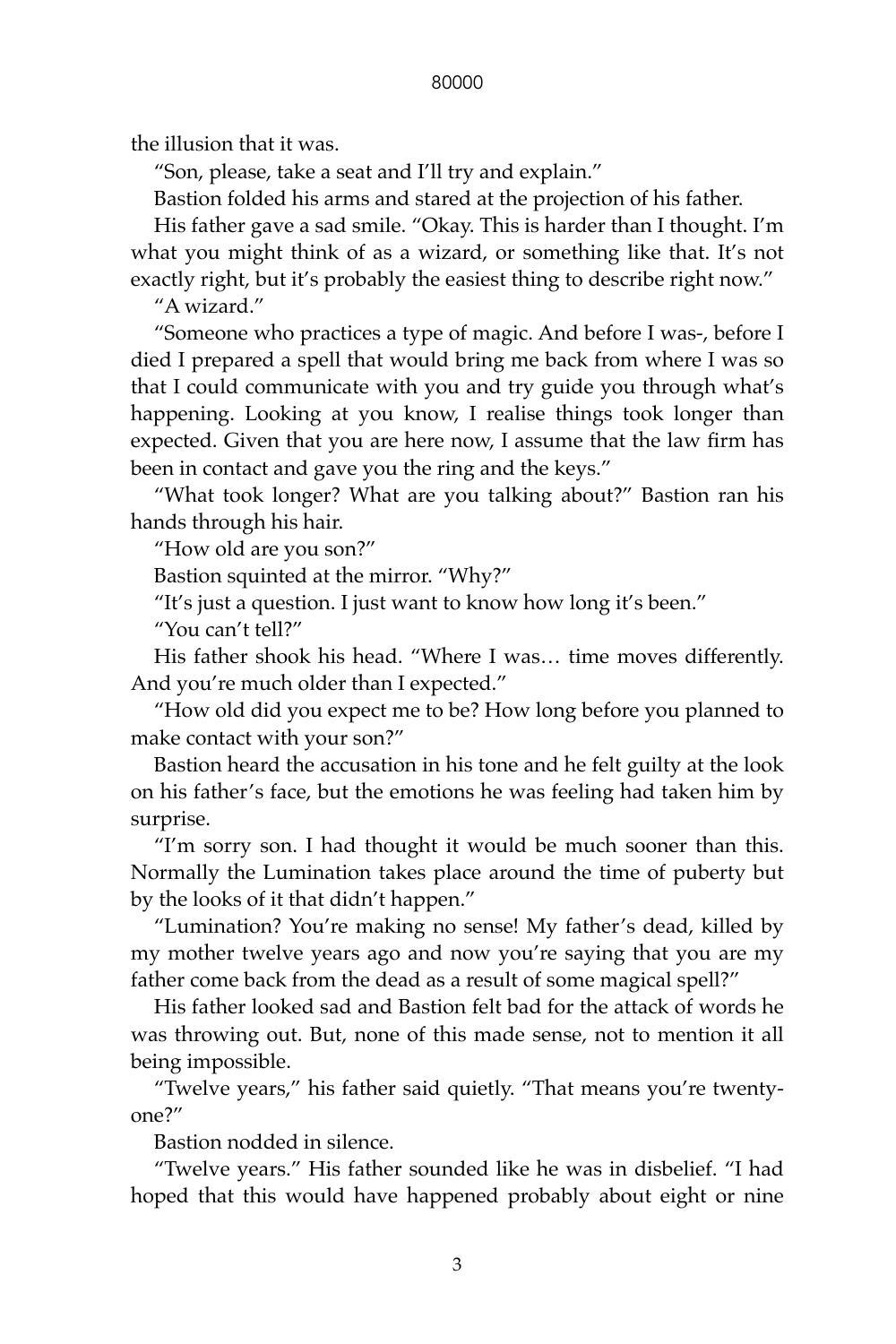years ago. It would have made this much easier." His father looked at him. "I'm sorry son. This was not the plan."

Bastion took a breath. "So, you're really dead."

His father nodded.

"This isn't just some crazy trick or I'm not going crazy."

"You're not crazy son. I'm really here."

Bastion thought about this for a moment. "So, explain what this illumination thing is."

"Lumination. It's what we call the period of time when a person's magic wakens, which normally happens around the age of puberty, but for you it looks like it took much longer to manifest which is unusual. I wonder…" his father stopped.

"Wonder what?"

His father waved it off, whatever *it* was. "It's nothing. Either way it's woken up. And here you are. You no doubt would have experienced something strange and the ring, which I had attuned to you when you were young sensed the change and signalled to the Firm that now was the time to give you access."

"So, you've just been waiting this whole time. You prepared all of this, the ring, the letter, knowing that I would come here?"

His father gave a slight shrug of his shoulders. "I had hoped. I didn't know exactly, but I took certain precautions that it would only be you who would be able sit in that chair and see that envelope."

"What do you mean precautions?"

"Well, the ring was only attuned to you and your magical signature, meaning it would only work for you. When your magic awoke, the ring was activated which sent The Firm to you. Then, once you got here, only you with that ring would have been able to open the doors and enter this space."

"Only me?"

His father nodded.

"What would have happened if someone else tried to enter?"

His father gave a small smile. "Without the ring, nothing. They would just not have been able to open the doors. With the ring, I'd assumed they would know something about the magic and their greeting would have been less than welcome. The door would have opened, but not on any place they would want to be."

Bastion was shaking his head. This was all too much. Magic rings. Spells that brought the living back from the dead. It was something out of the latest movie, or something from a crazy asylum.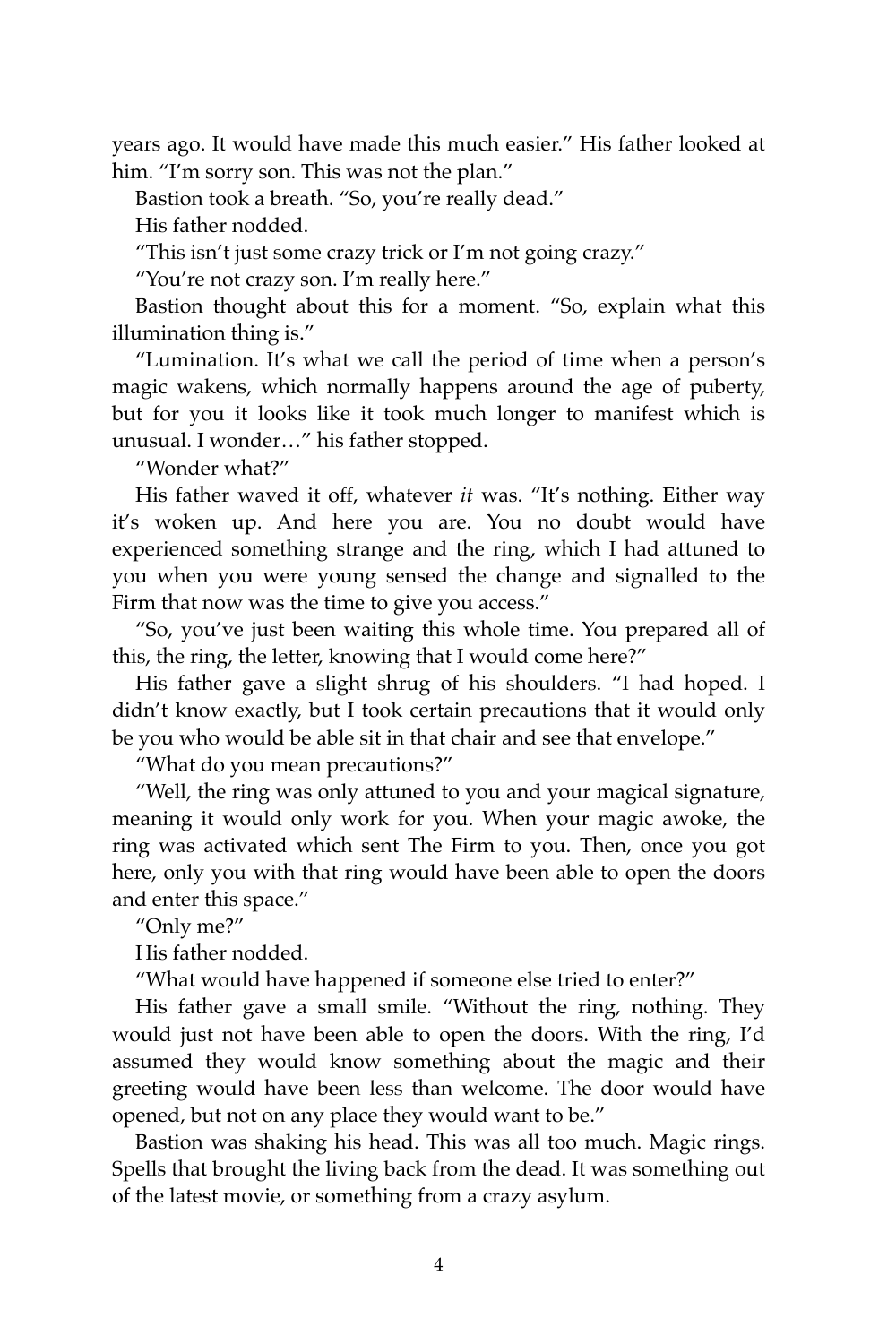"And what about mum? What happened there?"

His father frowned and closed his mouth.

Quietly, hesitantly he said, "Your mother… well, that was an accident."

"An accident! She murdered you. And since then she's been locked in an insane asylum, barely able to string two words together. What kind of accident is that?"

"You've seen your mother?" His father looked at him.

"Yeah, every month for the past few years. Not that it does much good because all she does is stare at me as though I'm a stranger." Bastion cut himself off before he let anymore of the growing emotions out. He needed to calm down. In fact, what he needed was a drink, a good long cold amber drink.

His father watched him for a moment. The silence hung thick and heavy in the room, and weight that Bastion felt pressing upon his shoulders and he suddenly felt exhausted. He walked over and flopped himself into the chair and rubbed his eyes, trying to make some kind of sense out of all this.

"I'm sorry son. It's not what we wanted for you." His father said softly.

Bastion shrugged. "Yeah well, it is what it is right?"

There was another pause. Then Bastion said, "And yeah, I'm twenty-one."

His father smiled.

"So, tell me about this Lumination or whatever, and what exactly are you, am I?"

His father peered across the room from the mirror to where his son sat.

"Well, the Lumination is when your magic I guess is released. It's similar to how your body goes through changes at puberty. For those born with The All Light of sufficient strength in them, at puberty that also becomes manifest."

"The All Light?"

"It's what we call the power or what others would call magic."

"Who's we?"

"Well, there have been a number of names through the years. Some call us The Children, but nowadays we are simply referred to as the Solarii - Children of the Sun."

"The Solarii." The word felt unfamiliar on Bastion's tongue.

"Yes. Humans who are able to harness the power of the sun to do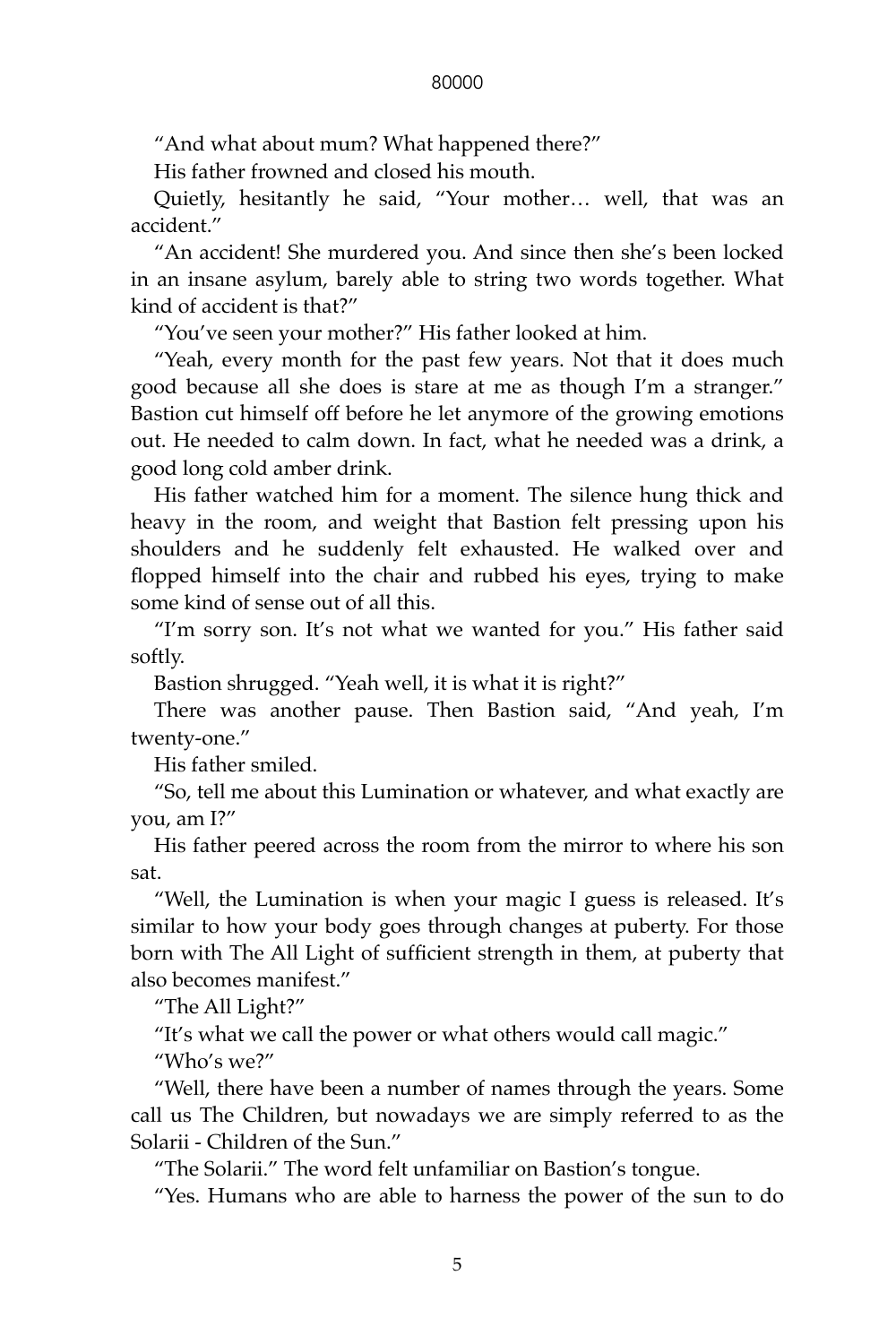things other humans cannot."

"You're talking about magic."

"I suppose. Yes, that's what it has been called by many. I prefer to simply think of it as another type of power or force, like electricity, or heat, or gravity. Something natural that certain people can access."

Bastion thought about this for a moment, tossing it around in his head and looking at it from all sides, trying to fit it into his world, his life. But, it felt too different. Square pegs in round holes, and all that.

"And you and mum were Solarii."

His father pursed his lips. "Well, that's where things get a little complicated. I'm Solarii yes. But, your mother is of a different kind. She is what is known as a Lunarii. Child of the Moon. Her kind draw their power from the moon."

"Is that why she… you know."

"No," his father shook his head, and Bastion thought there was a flash of anger in his eyes, "that was something else."

"What?"

"It's complicated son. There's a lot yet that needs to be explained, a lot you need to learn about before you'll be able to understand."

"Understand what? That you're some kind of magical human called Solarii. My mother is some other kind of magical human called Lunarii. Right? Oh, and you're also dead, but you're not and you're here talking to me from a mirror, and yeah, what's that all about?"

"I know it's a lot. There's a lot for me to explain which is why it would have been easier for me to explain things to you when you were younger, when you had time to grow and learn these things, when-"

"When what? When I still believed in fairytales? When I hadn't been growing up alone for twelve years? When this would have made any kind of sense? Well, that didn't happen did it. No, instead you were died, mum was locked up, and I was alone!"

Bastion bit off his words, leaving them to hang in the silence. He hadn't expected to feel such a strong feelings, yet there they were, bubbling in his gut, pulsing in his chest, and he wasn't sure that he could turn them off right now.

"I think maybe I should go. This is all just… I dunno. It's a lot."

Bastion stood and headed for the door, needing to get out of this strange room, and the misty image of his father in that mirror.

"Son, wait. I-"

Bastion was already walking. "I just need to get some air, have a think."